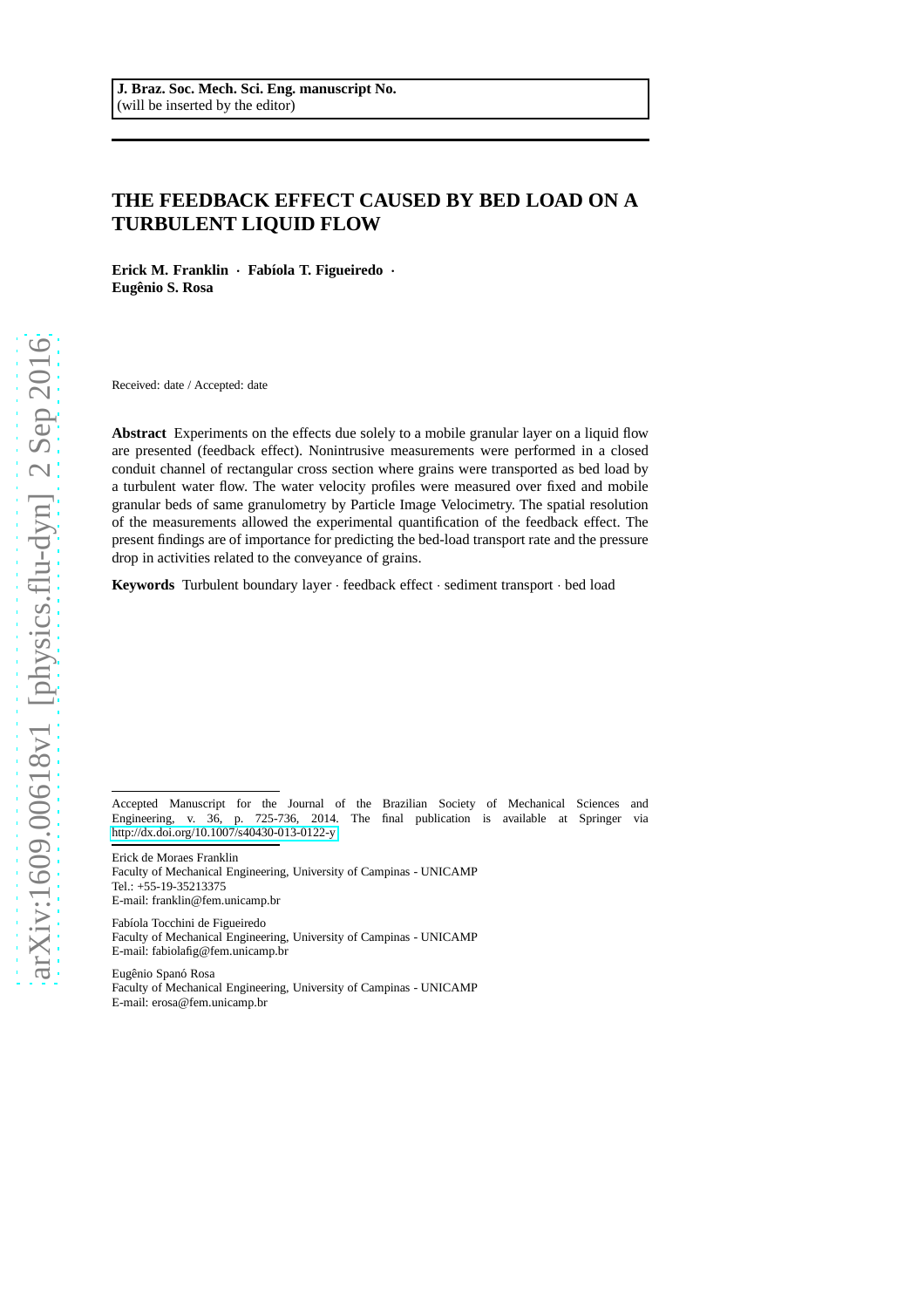# **1 List of Symbols**

 $A = constant$ :  $B =$ constant;  $C =$ constant;  $d = \text{grain diameter } (um):$  $d_{50}$  = diameter of which 50% of the grains are smaller ( $\mu$ m);  $D_{piv}$  = distance from the bed from which the employed PIV device was able to measure (m);  $f =$  friction factor;  $g =$  gravity acceleration  $(m/s^2)$ ;  $H_{gap}$  = distance from the granular bed to the top wall (m);  $Q =$  water flow rate  $(m^3/h)$ ;  $Re =$ channel Reynolds number,  $Re = \rho \overline{U} 2H_{gap}/\mu$ ;  $Re_*$  = particle Reynolds number,  $Re_* = \rho u_* d/\mu;$  $u =$  mean velocity of the fluid (m/s);  $\overline{U}$  = cross-section mean velocity of the fluid (m/s);  $U_{max}$  = maximum velocity of the water profile (m/s);  $u_*$  = shear velocity (m/s);  $u^+$  = dimensionless velocity,  $u^+ = u/u_*$ ;  $W_b =$  bed-load transport rate (kg/s);  $y$  = vertical distance (m);  $y_0$  = roughness lenght (m);  $y^+$  = dimensionless vertical distance,  $y^+ = y u_* / \nu;$  $y_0^+$  = dimensionless roughness lenght,  $y_0^+ = y_0 u_*/\nu$ ; **Greek symbols**

 $\kappa$  = von Kármán constant;  $\nu$  = kinematic viscosity  $(m^2/s)$ ;  $\rho$  = specific mass of the fluid  $(kg/m^3)$ ;  $\rho_s$  = specific mass of the grains  $(kg/m^3)$ ;  $\tau$  = shear stress on the bed  $(N/m^2)$ ; and  $\theta$  = Shields number,  $\theta = \tau / ((\rho_s - \rho)gd)$ .

# **2 Introduction**

When the shear stresses of a turbulent liquid flow are bounded to some limits, granular matter is entrained by the flow as a mobile layer of grains, known as bed load. The thickness of this mobile layer, whose grains stay in contact with the fixed part of the granular bed, is of a few grain diameters [\[1,](#page-17-0)[2,](#page-17-1)[3\]](#page-17-2). This situation is frequently found in nature and in industry. In nature, it is present in the erosion of river banks and in the migration of river bed forms, for example. In industry, the examples are mostly related to closed-conduit flows: the transport of sand in hydrocarbon pipelines and in dredging activities, but also the transport of grains in sewer systems. In these cases, the correct predictions of the bed-load transport rate and of the pressure drop are of importance.

In principle, two dimensionless groups are necessary to determine the bed-load transport rate, although many different bed-load formulas exist and a real consensus about this issue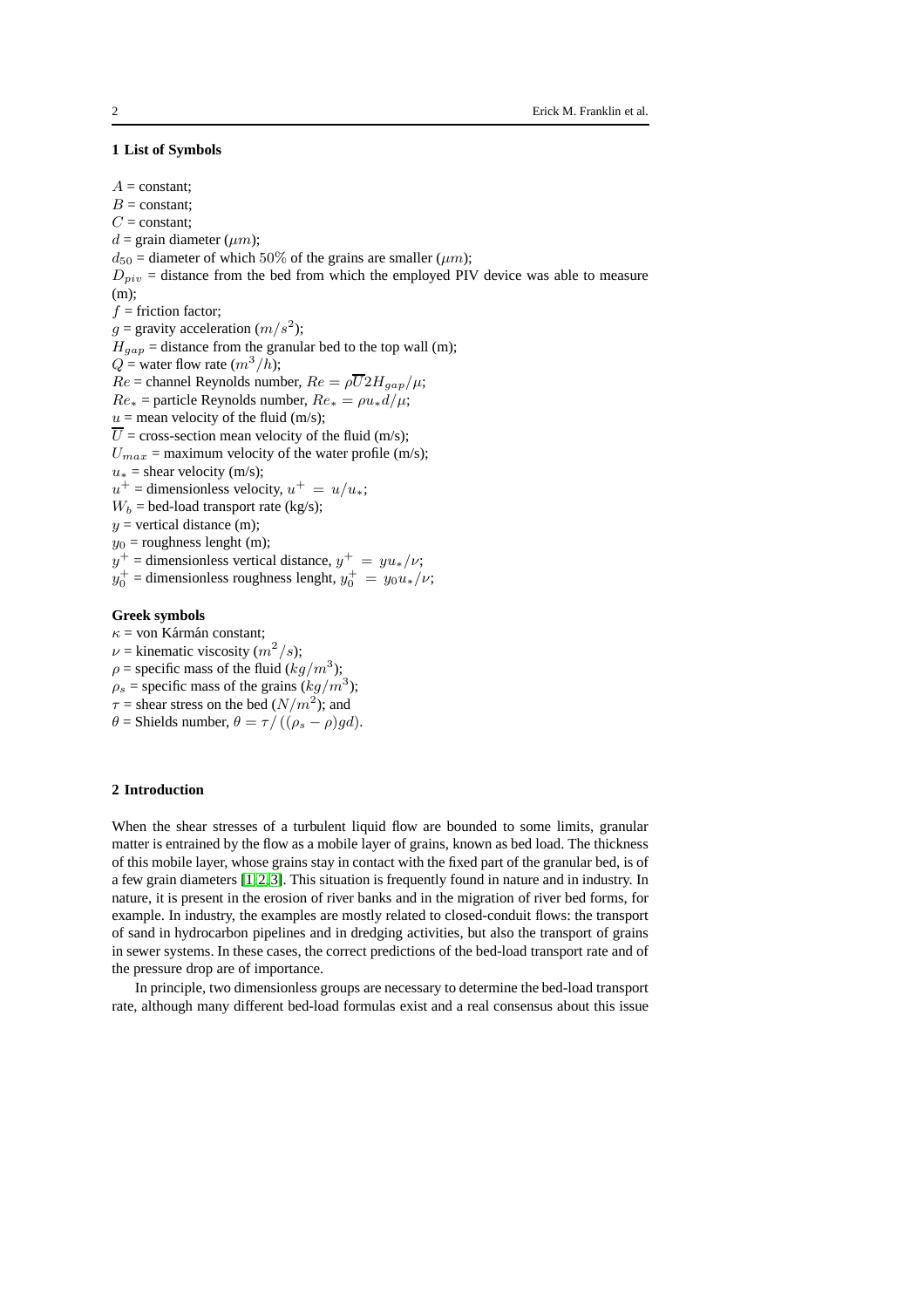<span id="page-2-2"></span>is absent [\[4,](#page-17-3)[5,](#page-17-4)[6\]](#page-17-5). One dimensionless group frequently employed is the Shields number  $\theta$ , defined as the ratio of the entraining to the resisting forces

$$
\theta = \frac{\tau}{(\rho_s - \rho)gd} \tag{1}
$$

<span id="page-2-0"></span>where  $\tau$  is the shear stress caused by the fluid on the granular bed, d is the grain diameter, g is the gravitational acceleration,  $\rho$  is the specific mass of the fluid and  $\rho_s$  is the specific mass of the grain. In the case of two-dimensional turbulent boundary layers, the shear stress is  $\tau = \rho u^2_*$ , where  $u_*$  is the shear velocity, and the near-wall liquid velocity profile holds true [\[7\]](#page-17-6). Near the bed,

$$
u^{+} = \frac{1}{\kappa} ln\left(\frac{y}{y_0}\right) = \frac{1}{\kappa} ln(y^{+}) + B
$$
\n(2)

where  $\kappa = 0.41$  is the von Kármán constant,  $y_0$  is the roughness length,  $u^+ = u/u_*$  is a dimensionless velocity, u is the mean velocity of the fluid,  $y^+ = y u_* / \nu$  is the transversal distance normalized by the viscous length,  $\nu$  is the kinematic viscosity and  $B$  is a constant. The wake function was not considered in Eq. [2](#page-2-0) [\[8\]](#page-17-7). Although the second and third terms of Eq. [2](#page-2-0) are equivalent, the second is generally employed for hydraulic rough regimes, while the third is employed for hydraulic smooth regimes. In the latter case,  $B = 5.5$  [\[7\]](#page-17-6).

<span id="page-2-1"></span>The second dimensionless group commonly employed is the particle Reynolds number  $Re_{\ast}$ , which is the Reynolds number of the fluid flow at the grain scale

$$
Re_* = \frac{u_* d}{\nu} \tag{3}
$$

where  $u_*$  appears here as the characteristic velocity of the fluid at the grain scale (it is the fluid velocity at  $y \approx 1.5y_0$ , according to Eq. [2\)](#page-2-0). In case of liquids, the mobile layer is located in a region close to the fixed part of the bed, that may correspond to the viscous, or to the buffer, or even to the logarithmic sublayers of the turbulent boundary layer. The ratio between the length-scales of the roughness elements d and that of viscosity  $\nu/u_*$  determines which sublayer the bed load takes place. This ratio is equal to  $Re_{\ast}$ , so that it is a pertinent parameter concerning the fluid flow near the granular bed.

However, there is a major difficulty concerning the determination of  $\theta$  and  $Re_*$ : the fluid flow depends on the mobility of the granular bed [\[1,](#page-17-0)[2,](#page-17-1)[9\]](#page-17-8), i.e., bed load affects the fluid flow. This is known as feedback effect, and it is at the origin of an intricate problem because the fluid flow entrains the mobile granular layer, which in turn alters the fluid flow. In this paper, the feedback is defined as the effect caused solely by bed load on the fluid flow.

The mechanism of feedback was first proposed in the case of air flows by Bagnold [\[10,](#page-17-9)[1,](#page-17-0)[9\]](#page-17-8), who showed that the transport of grains as bed load significantly changes the air velocity profiles. For bed load in air flows, distinctly from water flows, the ratio of specific masses  $\rho_s/\rho$  is large (around 2000), implying that, in general, the fluid flow has not enough momentum to directly dislodge the grains. The grains are mainly ejected from the bed by shocks with the falling ones and effectuate ballistic flights whose length-scale is many times greater than the characteristic grain diameter. During the ballistic flight, they get momentum from the gas flow, and afterwards, when they fall and reach the fixed part of the granular bed, this momentum is transferred again: one part is responsible for the ejection of other grains; another part is dissipated by the shocks; and, if the grains rebound upwards, another part remains with the same grains. Bagnold [\[1\]](#page-17-0) interpreted the momentum transfer to salting grains as a drag caused on the fluid by the moving grains, which changes the wind velocity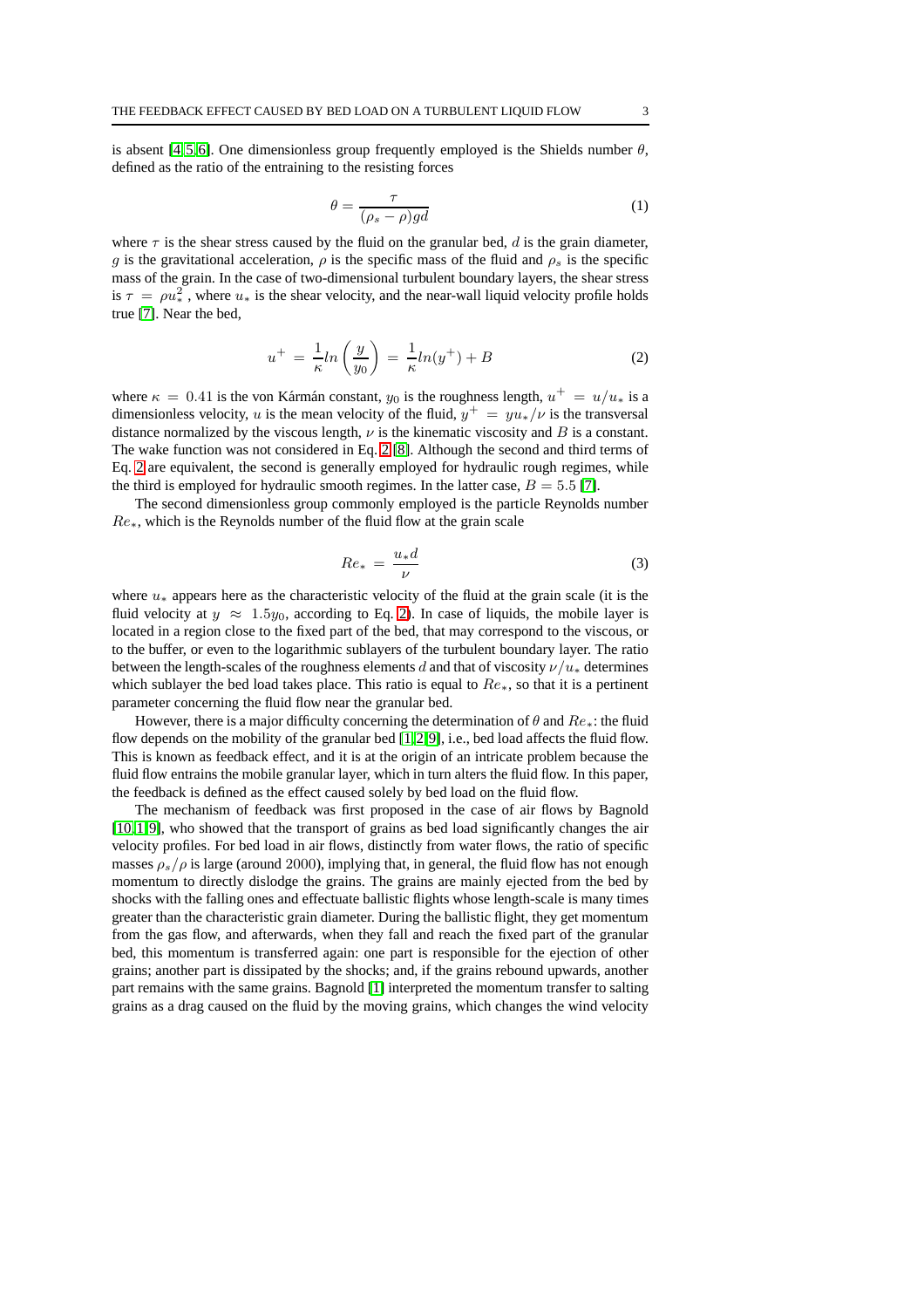profile near the fixed part of the granular bed, but also above it. More recent experimental works on the feedback effect in air corroborated the work of Bagnold [\[11,](#page-17-10)[12,](#page-17-11)[13,](#page-17-12)[14\]](#page-17-13).

In the case of liquids, the thickness of the mobile granular layer is of a few grain diameters and it is difficult to measure the liquid flow inside the mobile layer. Additionally, the feedback effect in liquids is less pronounced than in gases (the ratio  $\rho_s/\rho$  is 1000 times smaller in liquids), so that it is also difficult to experimentally measure it in regions above the bed.

To our knowledge, the only experimental work that measured the liquid flow inside the mobile granular layer is Charru et al. [\[15\]](#page-17-14), in the case of viscous flows. The fluid velocity profiles were measured inside the mobile layer by PIV (Particle Image Velocimetry) while the grains were identified by Particle Tracking techniques. The authors found parabolic profiles with  $\frac{\partial^2 u}{\partial y^2} > 0$ , evidencing the momentum transfer from the fluid to the grains. Whether this parabolic profile is applicable to the fluid inside the moving bed in the case of turbulent flows is still to be verified.

Concerning turbulent liquid flows, there is a lack of experimental works on the feedback effect. The only papers presenting quantitative measurements are perhaps Carbonneau and Bergeron [\[16\]](#page-17-15) and Wang et al. [\[17\]](#page-17-16).

The experiments of Carbonneau and Bergeron [\[16\]](#page-17-15) were performed in an open channel of variable inclination, in which they imposed different water flow conditions and bed-load transport rates. They employed only one grain type (gravel size particles of  $d = 7.4mm$ ) and varied the water flow rate as well as the injection of grains, obtaining shear velocities in the range  $0.031m/s \le u_* \le 0.119m/s$ , particle Reynolds numbers in the range  $229 \le$  $Re_* \leq 880$  (hydraulic rough regime) and bed-load transport rates in the range  $0.04kg/s \leq$  $W_b \n\leq 0.4 kq/s$ . The instantaneous water velocity profiles were measured over the floor of the channel and over a rough floor (of same granulometry of the employed grains) with an ADV (Acoustic Doppler Velocimetry) device, in the cases where bed load was absent as well as in the cases where it was present. The flow profiles were compared in terms of mean flow and of fluctuations.

Wang et al. [\[17\]](#page-17-16) compared the flows with and without bed load in a direct way. However, they imposed a moving bed over the floor where pure water measurements were previously taken, so that it is probable that the reference height of the flow was different in the two cases. If this is true, a reference height should have been found and the fluid flow profiles should have been vertically shifted before any comparison. The paper does not discuss the correction of the reference height, which may lead to inconsistencies. In their comparisons, some results showed that the mean flow was accelerated in the presence of bed load. In order to explain these results, the authors made an analysis of the exchanges between the mean flow and the fluctuations in the two cases. However, the ADV device was operated at an acquisition frequency of  $25Hz$ , which seems too low to detect small scale turbulence and to validate any exchange analysis between the mean flow and the fluctuations.

Wang et al. [\[17\]](#page-17-16) investigated the effects of bed load on turbulent, open-channel water flows. They employed two different types of granular beds, composed of pebbles with mean diameters of  $d = 2mm$  or  $d = 2.5mm$ , and varied the water flow rates, obtaining shear velocities in the range  $0.021m/s \le u_* \le 0.040m/s$  and particle Reynolds numbers within  $41 \leq Re_* \leq 100$  (transition and hydraulic rough regime). The flow fields of water over mobile beds, which generated bed forms, were measured by PIV. The paper presents velocity profiles for the mean flow and proposes the use of some correlations for the friction factor when in the presence of bed load. As in the case of Carbonneau and Bergeron [\[16\]](#page-17-15), it is probable that the granular bed was not the same during the different tests so that they should have found the reference height of each test. This is not discussed in the paper, although the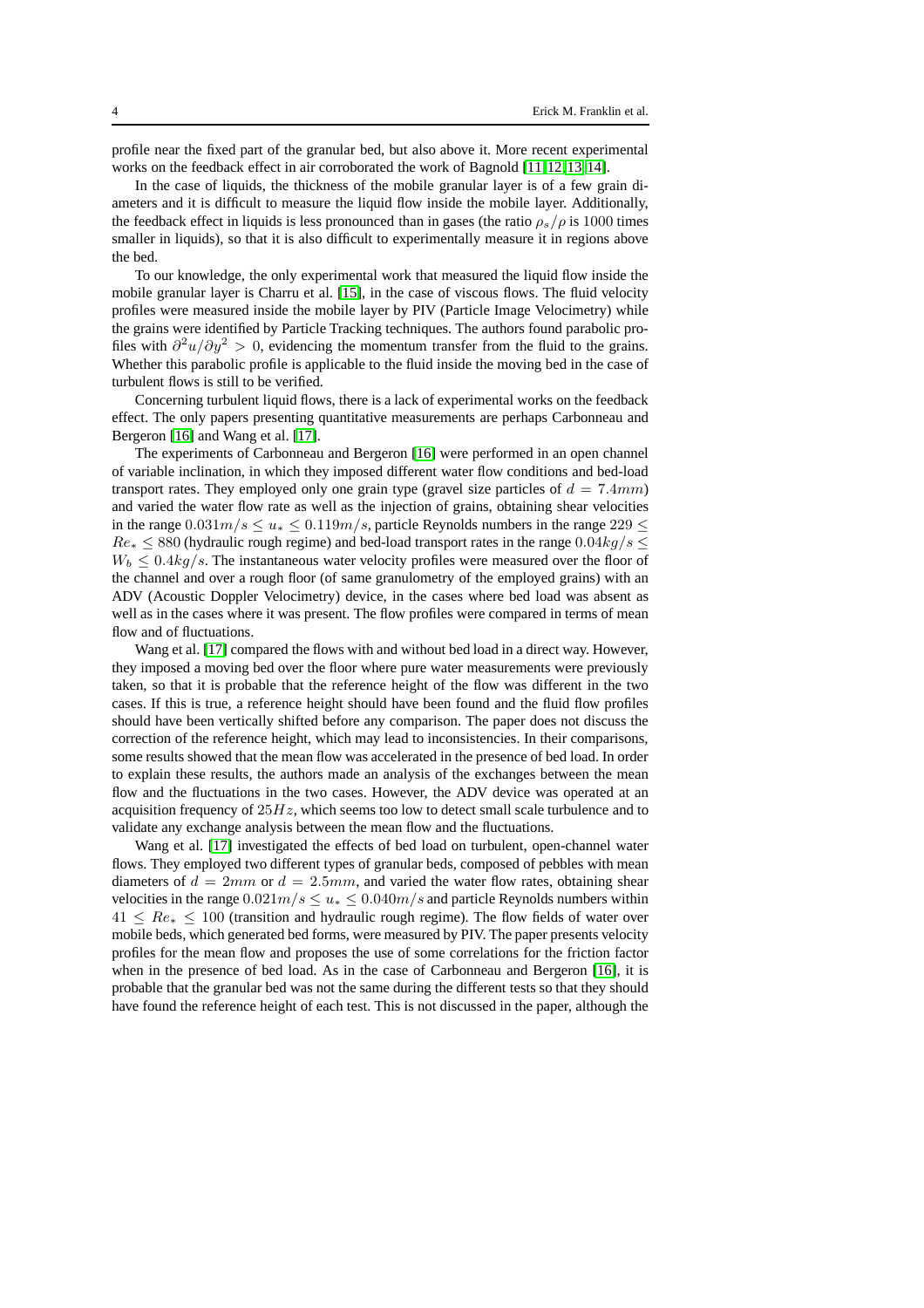reference height is necessary for the determination of  $u_*$  and B from Eq. [2,](#page-2-0) and then for the friction factor. Finally, Wang et al. [\[17\]](#page-17-16) measured, simultaneously, the effects of both the movement of grains and the shape of bed forms on the mean flow. Therefore, they could not isolate the effects caused solely by bed load on the flow.

#### 2.1 Paper's objective and organization

The objective of this paper is to quantify the effect caused solely by bed load on a turbulent liquid flow (without the presence of ripples or dunes), in conditions close to the incipient motion of grains:  $\theta \sim 0.01$  [\[1,](#page-17-0)[3,](#page-17-2)[18\]](#page-17-17). The experimental device is a horizontal, rectangular cross-section channel, five meters long, operating with water and having loose and fixed beds at the test section. The turbulent fully-developed velocity profile is measured by Particle Image Velocimetry at the vertical symmetry plane of the channel's test section. The descriptions of the experimental apparatus and procedures are in the next section. The results and the discussions are presented in the following sections. A conclusion section follows.

#### **3 Experimental set-up**

#### 3.1 Experimental device

The experimental device is schematically presented in Fig. [1.](#page-5-0) It consists of a transparent channel, 5m long, of rectangular cross section (160mm wide by 50mm high). At the channel's inlet there is a flow straightener composed of a divergent-convergent nozzle, filled with  $d = 3mm$  glass spheres, whose function is to homogenize the flow profile at the inlet. The test section starts at 40 hydraulic diameters  $(3m)$  downstream of the inlet and is  $1m$  long. Access windows ensure the introduction of grains. There is another one meter long section connecting the test section exit to the solids separator.

The grains consist of glass spheres exhibiting specific masses of  $\rho_s = 2500 kg/m^3$  and are classified in two populations. Each population had the minimum and the maximum sizes limited by the use of sieves with distinct meshes: one population had its size ranging from  $d = 300 \mu m$  to  $d = 425 \mu m$ , and it is assumed that the mean diameter was  $d_{50} = 363 \mu m$ ; the other population had its size ranging from  $d = 106 \mu m$  to  $d = 212 \mu m$ , and it is assumed that  $d_{50} = 159 \mu m$ . At the channel's developing section a fixed granular bed was inserted, composed of glass spheres glued on the surface of PVC plates, whose average thickness was 7mm. For the tests with fixed beds, the plates were introduced in the test section, covering then the entire bottom of the channel. For the tests with mobile beds, the plates in the test section were removed, being replaced by loose grains of same granulometry. This assured a  $3m$  (40 hydraulic diameters) entrance length of same granulometry and of same thickness as the loose bed.

The tests were performed at ambient conditions, i.e., atmospheric pressure of  $1atm$ and temperature of approximately  $25^{\circ}$ C. The water flowed in a closed loop driven by a pump from the reservoir, through the channel and the grains separator, and back to the reservoir. In cases where a loose bed was present, the grains were entrained by the water stream as bed load. The water flow rate was controlled by changing the excitation frequency of the pump and was measured with an electromagnetic flow-meter accurate to within 0.5% of the measured value. The tests nominal flow rates were of 5, 5.5, 6, 6.5 and  $7m^3/h$ , corresponding to cross-section mean velocities in the range  $0.19m/s \le \overline{U} \le 0.29m/s$  and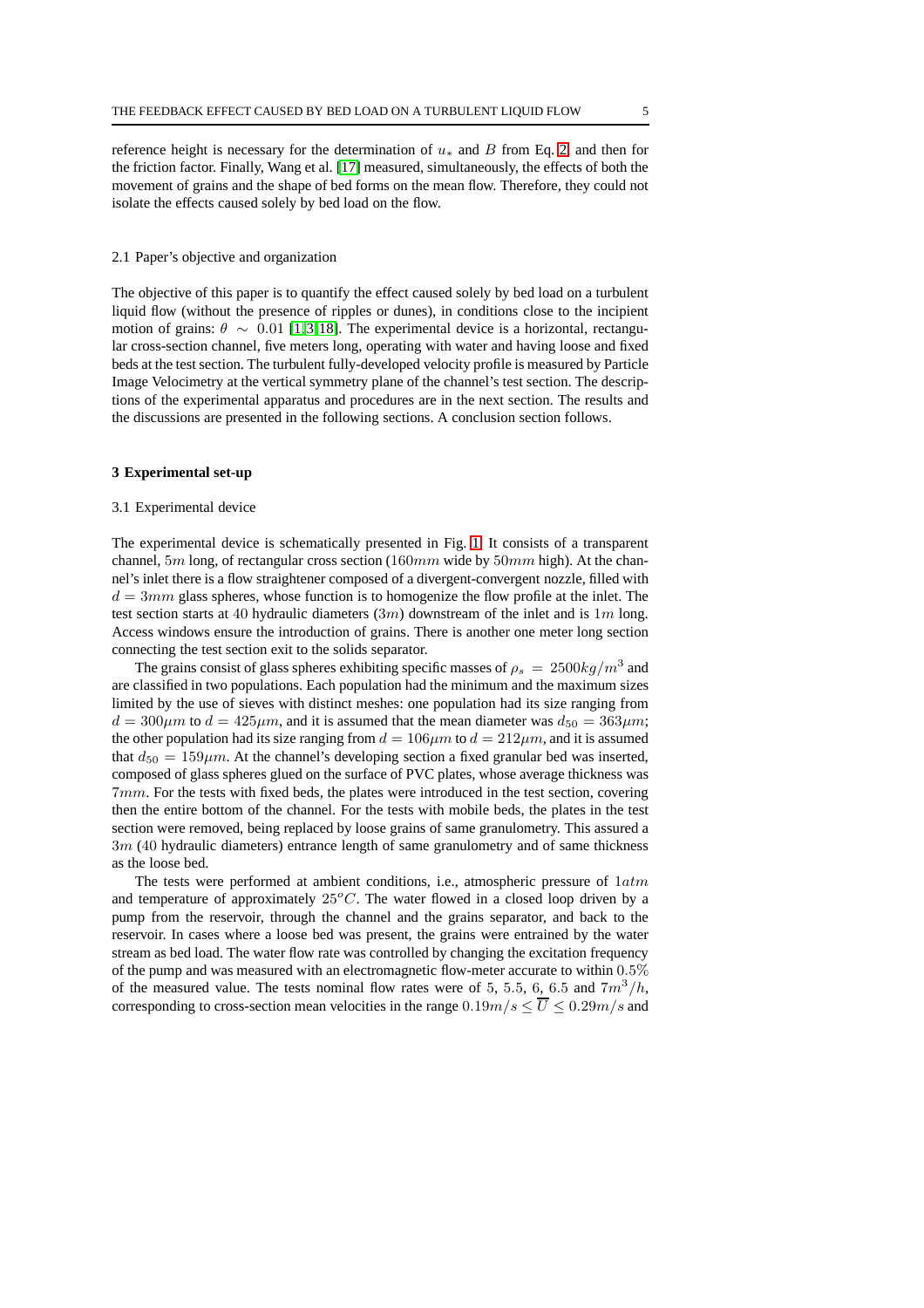

<span id="page-5-0"></span>**Fig. 1** Scheme of the experimental loop: (a) side-view; (b) channel cross section.

to Reynolds number  $Re = \overline{U} 2H_{gap}/\nu$  in the range  $16000 < Re < 27000$ , where  $H_{gap}$  is the distance from the granular bed to the top wall. The flow rates' lower and upper bounds were fixed to, respectively, correspond to the bed-load threshold [\[1,](#page-17-0)[3,](#page-17-2)[18\]](#page-17-17) and to avoid the formation of ripples on the granular bed within the time scale of the tests [\[19,](#page-17-18)[20,](#page-17-19)[21,](#page-17-20)[22\]](#page-17-21).

Two types of tests were performed. The first type employed the fixed plates throughout the channel length, and are used as the reference state for the water flow without bed load. These tests are identified for short as "Fix". The other type concerns the tests in which a loose bed replaced the plates (fixed beds) only at the test section. The plates and the loose bed had the same thickness and were composed of grains of the same granulometry. For each grain population, three series of loose bed tests were performed. The tests performed with the  $d_{50} = 363 \mu m$  grains were identified as series A, B and C while the ones performed with the  $d_{50} = 159 \mu m$  grains were identified as series D, E and F.

Prior to each test, the loose granular bed was smoothed and leveled, with the channel already filled up with water. The access to the loose bed was through windows located at the channel's top wall. Next, the test flow rates were established by adjusting the pump's frequency. The pump's frequency controller was pre-programmed, achieving the desired flow rate within a 5s period. This mitigated any transient effect as far as the bed-load phenomenon is concerned.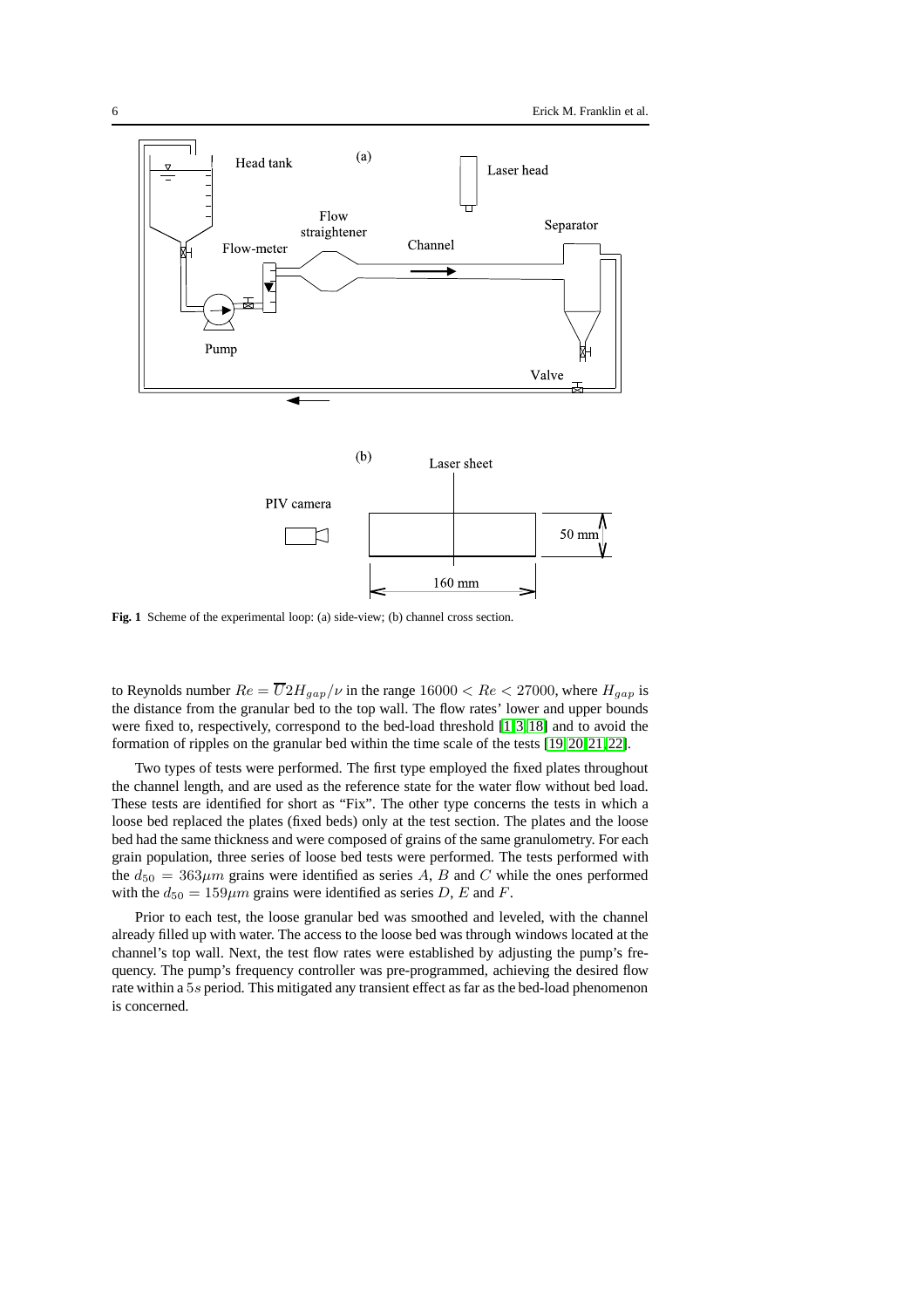

**Fig. 2** Photograph of the employed PIV device.

### <span id="page-6-0"></span>3.2 Measurement device

Particle Image Velocimetry was employed to obtain the instantaneous velocity fields of the water stream. Figure [2](#page-6-0) presents a photograph of the employed PIV device and Fig. [1](#page-5-0) presents a layout of the PIV apparatus. The employed light source was a dual cavity Nd:YAG Q-Switched laser, capable to emit at  $2 \times 130mJ$  at a  $15Hz$  pulse rate. The twin laser beams were controlled by the DaVis software and by a synchronizer with 10 ns time resolution. The laser beam power was fixed within 65% and 75% of the maximum power in order to assure a good balance between image contrasts and undesirable reflection from the granular bed as well as from the channel walls. As seeding particles, we employed the suspension of particulate already present in tap (city) water, together with hollow glass spheres of  $10 \mu m$ and specific gravity  $S.G. = 1.05$ .

The PIV images were captured by a CCD (charge coupled device) camera acquiring pairs of frames at  $4Hz$  with a spatial resolution of  $2048px \times 2048px$ . The field size employed was of  $80mm \times 80mm$  for the tests with fixed beds and of  $70mm \times 70mm$  for the tests with mobile beds (note that along the vertical direction the channel height corresponds only to 50mm). The employed interrogation area was  $8px \times 8px$ , corresponding then to 256 interrogation areas of  $0.28mm \times 0.28mm$ . The computations were made with a 50% overlap, which increases the number of interrogation areas to 512, and corresponds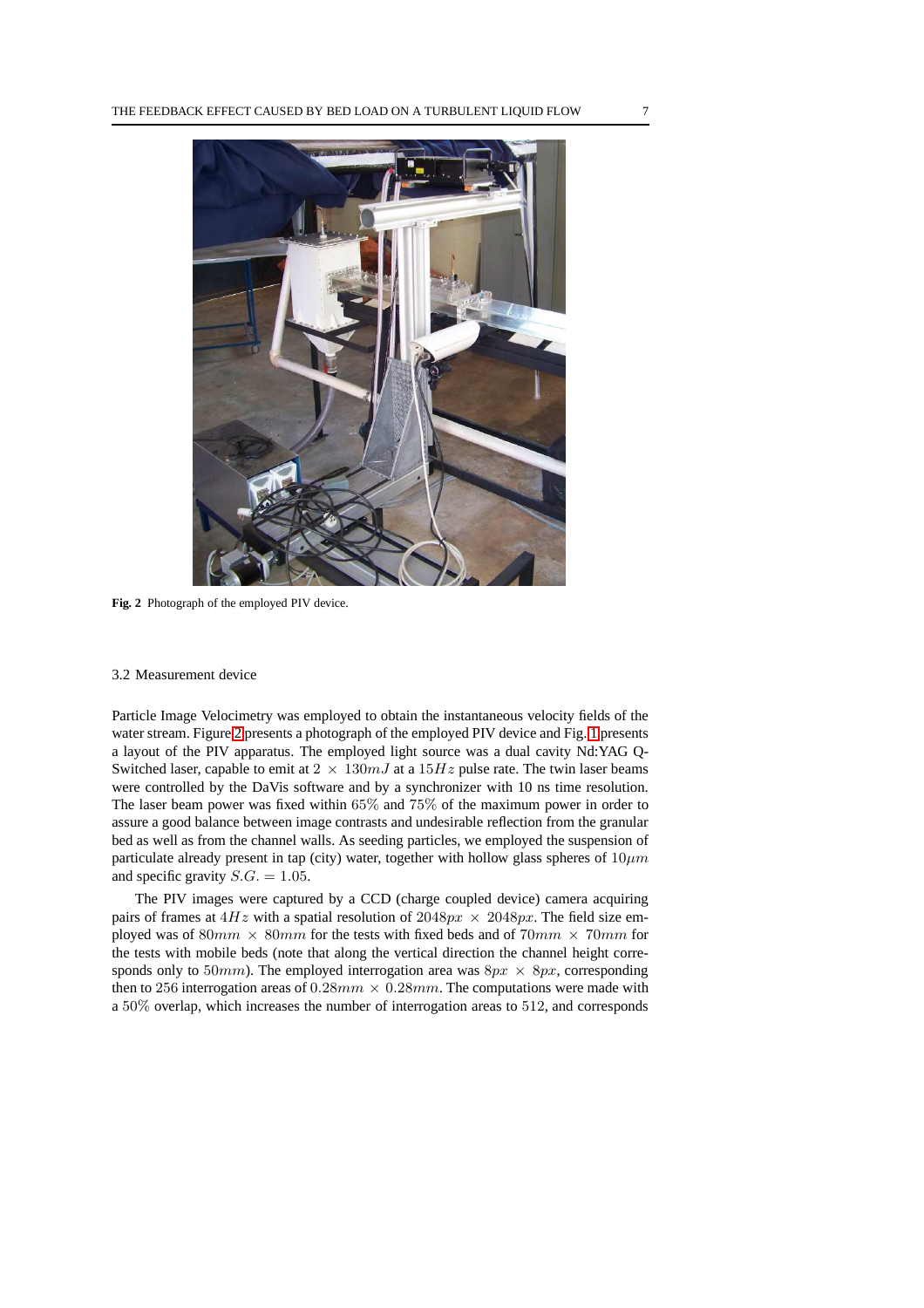to a resolution of  $0.14mm \times 0.14mm$ . The time interval between a pair of frames was set to correspond to a most probable displacement of particles around  $5px$ .

Each experimental run acquired 500 pairs of images. The instantaneous velocity fields and the time-averaged velocity field were obtained, respectively, by the image cross correlation and by the average operators built in the software DaVis. MatLab scripts were written to further process the averaged velocity in order to get the friction velocity, the roughness length, the constant  $B$  and the origin of the distance from the bed.

#### 3.3 Origin of the distance from the bed

The instantaneous velocity fields are accurately measured but it is still necessary to define an origin for the vertical distance  $y$  from the bed in order to build a spatio-temporal averaged velocity profile [\[23,](#page-17-22) [24,](#page-17-23) [25\]](#page-17-24). Difficulties for the definition of  $y = 0$  (reference height) arise for two reasons: (i) the rough nature of the granular bed, which has different heights at different locations; and (ii) the light scattered by the glass beads composing the bed.

In the case of a turbulent boundary layer over a fixed bed the flow profiles are given by Eq. [2.](#page-2-0) The reference height can then be found by shifting vertically the mean spatio-temporal velocity profile, in order to fit it with Eq. [2](#page-2-0) with the corresponding values of  $B = 5.5$  for the hydraulic smooth regime or  $y_0 = d_{50}/30$  for the hydraulic rough regime [\[7,](#page-17-6)[26\]](#page-17-25). We proceeded in this manner for the fixed bed case. In doing this, the vertical position of the velocity vector closer to the bed was determined. This position,  $y = D_{\text{piv}}$ , was considered as the distance from the bed from which the employed PIV device was able to measure flow velocities.

In the case of mobile granular beds, the velocity profiles are unknown and the definition of the reference height cannot be done by performing a logarithmic fit with Eq. [2.](#page-2-0) However, a reference height must be found to build a spatio-temporal averaged velocity profile. In order to find a reference height, we assumed that the position  $y = D_{\text{piv}}$  must be the same for the tests with fixed and loose beds. The reasons for that are: (i) the mobile and the fixed beds were composed of the same grains, with the loose bed still flat and having the same height of the fixed bed; (ii) the tests were performed close to bed-load inception; (iii) the employed laser power was always the same; and (iv) the interrogation area and the position of the laser sheet were the same for all the tests with grains of same granulometry, and total field was roughly the same.

Based on this assumption, the mean spatio-temporal profiles were shifted vertically on the tests for loose beds in order to have the first measured vector at  $y = D_{\text{min}}$ . The reference height was then at  $D_{piv}$  below the lower vector, and any fitting of the measured profiles was based on this reference.

### 3.4 Evaluation of the roughness length, of the constant B and of the shear velocity

<span id="page-7-0"></span>Equation [2](#page-2-0) can be rewritten as

$$
u = \frac{u_*}{\kappa} ln(y) - \frac{u_*}{\kappa} ln(y_0)
$$
 (4)

where, for a given fluid flow, we can identify the constants  $A = u_*/\kappa$  and  $C = (u_*/\kappa) \ln(y_0)$ . When plotted in the log-normal scales, the inclination of Eq. [4](#page-7-0) is proportional to  $u_*$  and the intersection between Eq. [4](#page-7-0) and the line  $u = 0$  gives  $y_0$ . For each water flow condition, the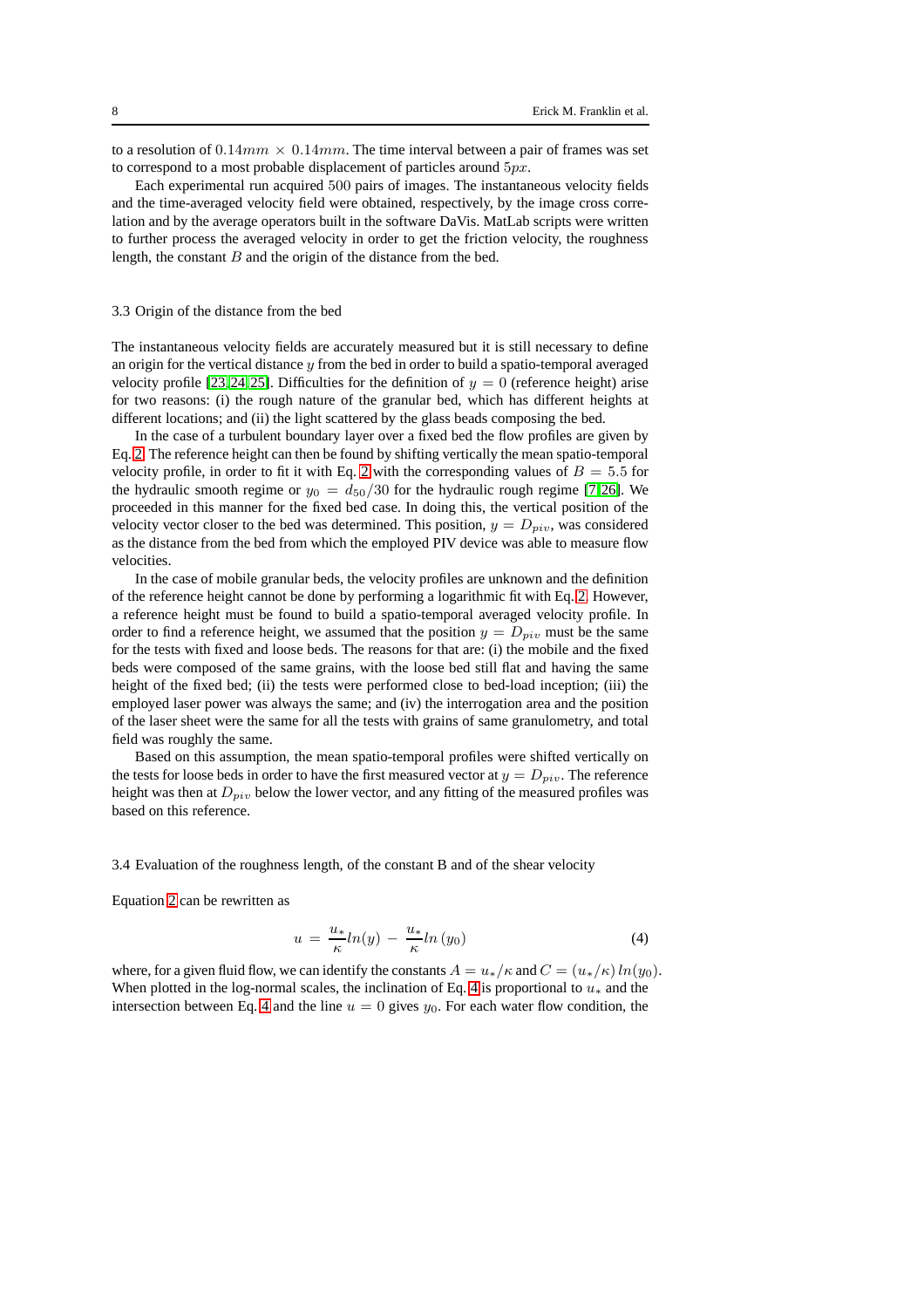experimental data was fitted to Eq. [4](#page-7-0) in the region  $70 < y^{+} < 200$  and the shear velocity and the roughness length were found.

The constant  $B$  is obtained directly from the right part of Eq. [2](#page-2-0)

$$
B = -\frac{1}{\kappa} \ln \left( y_0^+ \right) \tag{5}
$$

#### **4 Results**

PIV measurements of the flow field over fixed and mobile granular beds of same granulometry were performed. The averaged velocity profiles over the fixed and the mobile beds, for roughly the same water flow rates, were compared in order to obtain the perturbation caused by the granular mobility.

## 4.1 The fixed bed

The experimental data was fitted according to Eq. [4](#page-7-0) and the values of  $u_*$  and B were obtained iteratively. The computed values of  $Re_\ast$  were between 2 and 6, indicating that for all the flow rates the boundary layer was in the hydraulic smooth regime, or in the beginning of the transition [\[7\]](#page-17-6). Given this regime, the values of  $u_*$  and the origin ( $y = 0$ ) were obtained by fitting the profiles in order to have  $B$  as close as possible to 5.5. The obtained values of  $u_*$  and B are shown in Fig. [3](#page-9-0) as well as in Tabs. [1](#page-12-0) and [2.](#page-13-0)

Figures [3\(](#page-9-0)a) and 3(b) present the shear velocity  $u_*$  and Figs. 3(c) and 3(d) the constant B as functions of the Reynolds number Re. Figures [3\(](#page-9-0)a) and 3(c) concern the  $d_{50} = 363 \mu m$ bed while Figs. [3\(](#page-9-0)b) and 3(d) concern the  $d_{50} = 159 \mu m$  bed. In these figures, the open circles correspond to the flow on the granular bed, the filled squares correspond to the flow on the top wall and the continuous lines in Figs. [3\(](#page-9-0)a) and 3(b) correspond to  $u_*$  obtained from the Blasius correlation for smooth walls while in Figs. [3\(](#page-9-0)c) and [3\(](#page-9-0)d) they correspond to  $B = 5.5$ . The maximum deviations of  $u_*$  from the Blasius correlation and of B from 5.5 are of 6% and 9%, respectively.

Tables [1](#page-12-0) and [2](#page-13-0) present a summary of the estimations for the  $d_{50} = 363 \mu m$  and  $d_{50} =$  $159\mu m$  beds, respectively. In these tables, "Fix" stands for fixed bed and "mob A", "mob B", "mob C", "mob D", "mob E" and "mob F" stand for, respectively, the series of tests with mobile beds, called here A, B, C, D, E and F. The column "symbol" lists the symbols employed in Figs. [4](#page-9-1) and [7,](#page-12-1) Q is the water flow rate,  $\overline{U}$  is the cross-section mean velocity of the water,  $U_{max}$  is the maximum water velocity of each profile,  $Re_*$  is the particle Reynolds number (defined by Eq. [3\)](#page-2-1) and  $\theta$  is the Shields number (defined by Eq. [1\)](#page-2-2). The estimations of u<sup>∗</sup> and B for the loose bed cases are described in the next subsection.

Figure [4](#page-9-1) presents the log-normal profiles of the mean velocities on the bottom (granular beds) and top walls, normalized by the internal scales (shear velocity and viscous length). The abscissa, in logarithmic scale, represents the normalized distance from the walls (bot-tom or top wall). Figure [4\(](#page-9-1)a) corresponds to the  $d_{50} = 363 \mu m$  bed, Fig. 4(b) corresponds to the  $d_{50} = 159 \mu m$  $d_{50} = 159 \mu m$  $d_{50} = 159 \mu m$  bed and the list of symbols is presented in Tabs. 1 and [2](#page-13-0) (the filled symbols correspond to the profiles on the top wall). The continuous line, shown as a reference, corresponds to Eq. [2.](#page-2-0) Figure [4](#page-9-1) shows that the normalized profiles on the bottom and top walls are almost superposed, although different granulometries were present. This is a characteristic of the smooth regime.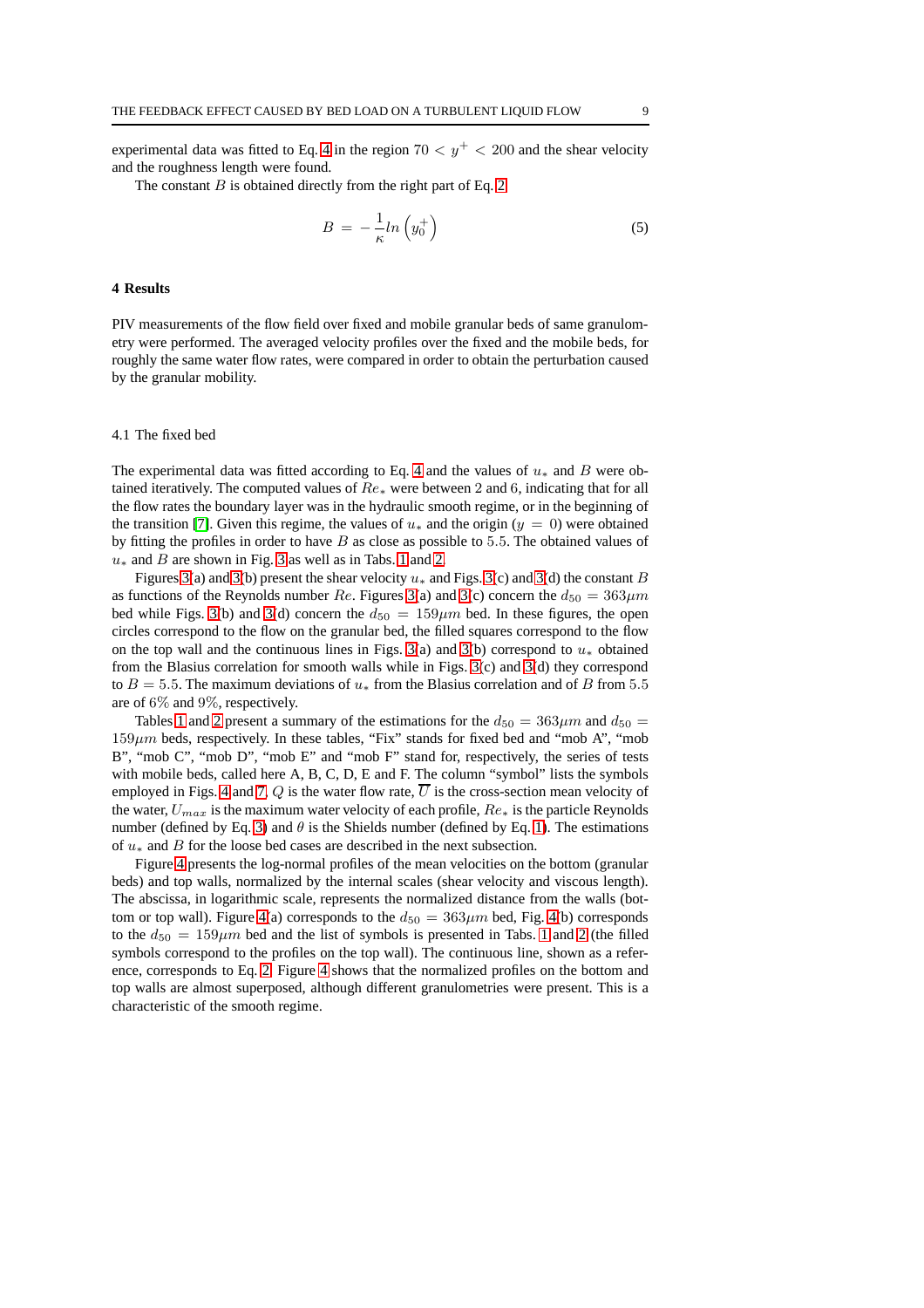

<span id="page-9-0"></span>**Fig. 3**  $u_*$  and B as functions of Re on the bottom (granular beds) and top walls. (a) and (c)  $d_{50} = 363 \mu m$ ; (b) and (d)  $d_{50} = 159 \mu m$ .



<span id="page-9-1"></span>**Fig. 4** Profiles of the mean velocities on the bottom (granular beds) and top walls, normalized by the internal scales. (a)  $d_{50} = 363 \mu m$ ; (b)  $d_{50} = 159 \mu m$ .

Figure [5](#page-10-0) presents the Darcy friction factor  $f = 8(u_2^2)/(\overline{U}^2)$  as a function of the channel Reynolds number Re. In this figure, the open circles correspond to the friction factor on the granular bed, the filled squares correspond to the friction factor on the top wall and the continuous line corresponds to Blasius correlation for smooth walls  $f = 0.316Re^{-1/4}$ . Figures [5\(](#page-10-0)a) and 5(b) correspond, respectively, to the  $d_{50} = 363 \mu m$  and  $d_{50} = 159 \mu m$ beds. They show that the Blasius correlation provides a good fit to the measured friction velocities, corroborating that the measured flows are in the smooth regime.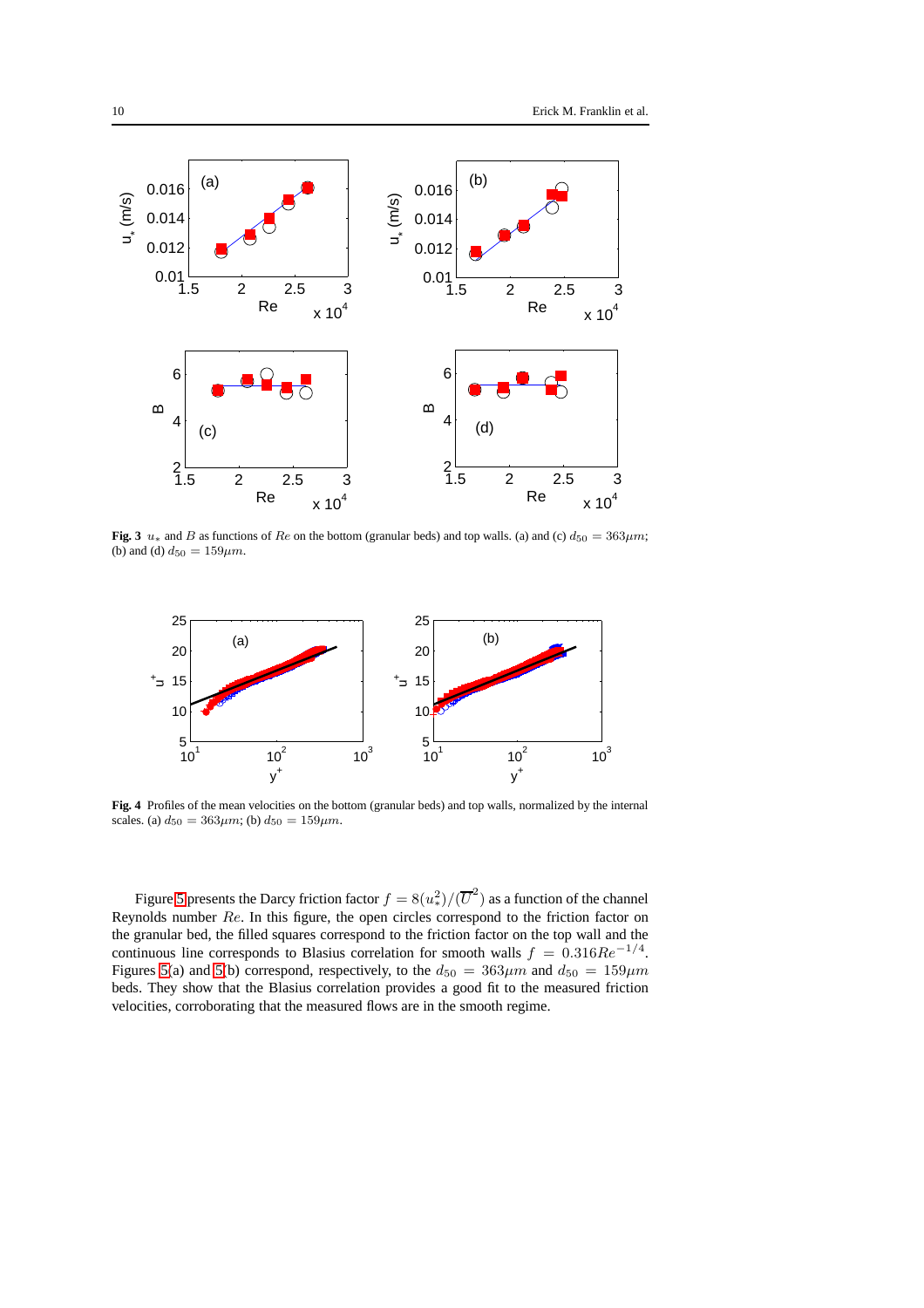

<span id="page-10-0"></span>**Fig. 5** f as a function of Re on the bottom (granular beds) and top walls. (a)  $d_{50} = 363 \mu m$ ; (b)  $d_{50} =$  $159 \mu m$ .

#### 4.2 The loose bed

Figure [6](#page-11-0) presents the profiles of the mean velocities over fixed and mobile granular beds of cases A, B and C ( $d_{50} = 363 \mu m$ ), roughly subjected to the same water flow rates. The continuous lines correspond to the fixed bed case, the dotted lines to series A, the dashed lines to series B and the dashed-dotted lines to series C (cf. Tab. [1\)](#page-12-0), and the scales are linear.  $U_{max}$  is the maximum water velocity of each profile and  $H_{gap}$  is the distance from the granular bed to the top wall. Figures  $6(a)$ ,  $6(b)$ ,  $6(c)$  and  $6(d)$  correspond, respectively, to cross-section mean velocities  $\overline{U}$  of 0.21m/s, 0.25m/s, 0.27m/s and 0.29m/s (or water flow rates of roughly  $5m^3/h$ ,  $6m^3/h$ ,  $6.5m^3/h$  and  $7m^3/h$ , respectively).

In our experiments, the bed-load threshold was close to  $\overline{U} = 0.21m/s$ . At this condition, it is expected that the density of mobile grains, i.e. the ratio of the quantities of mobile to static grains, will be low, causing then a very small effect on the water stream. This is what the measurements indicate, as can be observed from Fig. [6\(](#page-11-0)a). In this figure, the profiles are almost superposed due to the little effect of bed load on the water stream. In fact, they are not perfectly superposed because the flow rate was slightly different in the fixed bed case (cf. Tab. [1\)](#page-12-0). We note here that the kinks seen in  $y/H_{gap} \approx 0.14$  and in  $y/H_{gap} \approx 0.95$ for some of the profiles come from the saturation of the PIV images in this region caused by undesired reflection.

The density of mobile grains is expected to increase with the cross-section mean velocity of the water, increasing then the feedback effect. This is shown in Figs. [6\(](#page-11-0)b), [6\(](#page-11-0)c) and [6\(](#page-11-0)d). In these figures, some of the profiles over the mobile beds have larger asymmetries, displacing the maximum velocity loci upwards, which indicates higher flow resistances. The asymmetry is more pronounced for stronger flow rates.

Based on air profiles over loose beds [\[10,](#page-17-9)[1,](#page-17-0)[9,](#page-17-8)[11,](#page-17-10)[12\]](#page-17-11), we may expect the existence of a logarithmic sublayer. If the logarithmic region of the measured water profiles can be identified, then the shear velocity  $u_*$ , the constant B and the roughness length  $y_0$  can be esti-mated. Tables [1](#page-12-0) and [2](#page-13-0) present a summary of these estimations for the  $d_{50} = 363 \mu m$  and  $d_{50} = 159 \mu m$  beds, respectively.

Figure [7](#page-12-1) presents the profiles of the mean velocities over fixed and mobile granular beds, submitted to the same water flow rates, in the traditional log-normal scales. Figures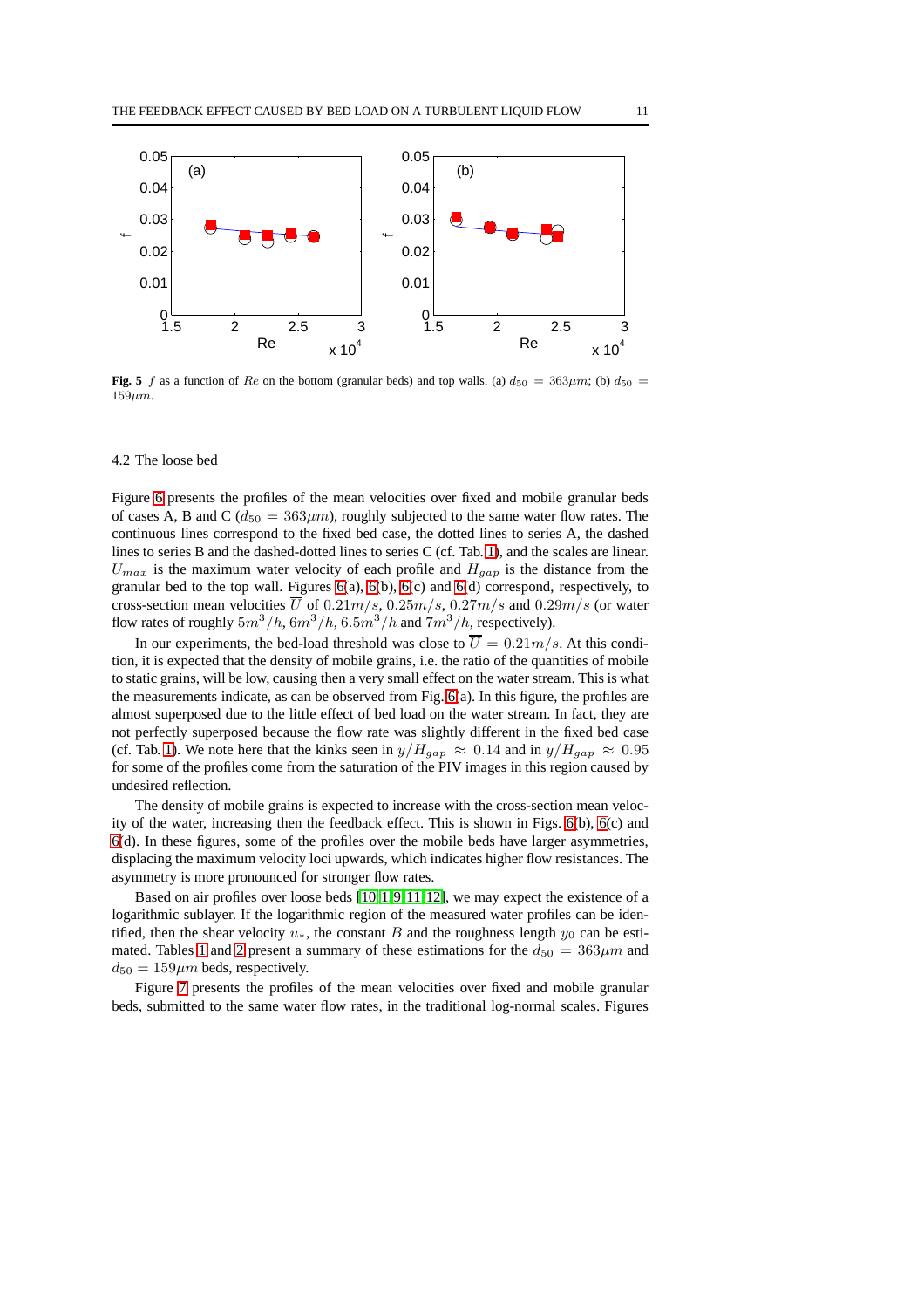

<span id="page-11-0"></span>**Fig. 6** Profiles of the mean velocities over fixed and mobile granular beds of cases A, B and C ( $d_{50}$  = 363 $\mu$ m). (a)  $\overline{U} = 0.21 \text{m/s}$ ; (b)  $\overline{U} = 0.25 \text{m/s}$ ; (c)  $\overline{U} = 0.27 \text{m/s}$ ; (d)  $\overline{U} = 0.29 \text{m/s}$ .

[7\(](#page-12-1)a), [7\(](#page-12-1)b) and 7(c) correspond to cases A, B and C ( $d_{50} = 363 \mu m$ ) and Figs. 7(d), 7(e) and [7\(](#page-12-1)f) correspond to cases D, E and F ( $d_{50} = 159 \mu m$ ), respectively. In these figures, the mean velocity is normalized by the shear velocity and the vertical distance is normalized by the viscous length. The employed symbols are listed in Tabs. [1](#page-12-0) and [2.](#page-13-0)

Comparing the profiles over the mobile beds with the ones over a fixed bed, we observe that they are similar: they present a logarithmic region above the bed. However, the profiles over mobile beds are displaced to higher locations (the same velocities are reached at higher transversal coordinates), and this displacement tends to increase as the granular mobility is increased. In addition, although of same granulometry, we can observe differences between the series A, B and C and between series D, E and F. These differences can be imputed to the bed armouring, as explained in the following.

The agreement of the profiles shown in Fig. [7](#page-12-1) with Eq. [2](#page-2-0) in a region close to the granular bed indicates that the flow is in local equilibrium in this region. The same occurs close to the top wall, not shown here, and the interaction between the two near-wall regions occurs at the central region. It is interesting to note that a similar behavior was experimentally measured in a different case by Hanjalic and Launder [\[27\]](#page-17-26), who were interested in the effects of asymmetry in wall roughness on closed-conduit flows. They employed an asymmetric two-dimensional channel, which was composed of fixed walls with different bottom and top wall roughness, and the tests were all performed in the hydraulic rough regime. The similarities between the profiles obtained by Hanjalic and Launder [\[27\]](#page-17-26) and the ones obtained in the present work seem to indicate that one effect of bed load on a closed-conduit flow is to cause an asymmetry that would be equivalent to an increase in the roughness, even if the flow is in the hydraulic smooth regime. We analyze next only the region near the granular bed.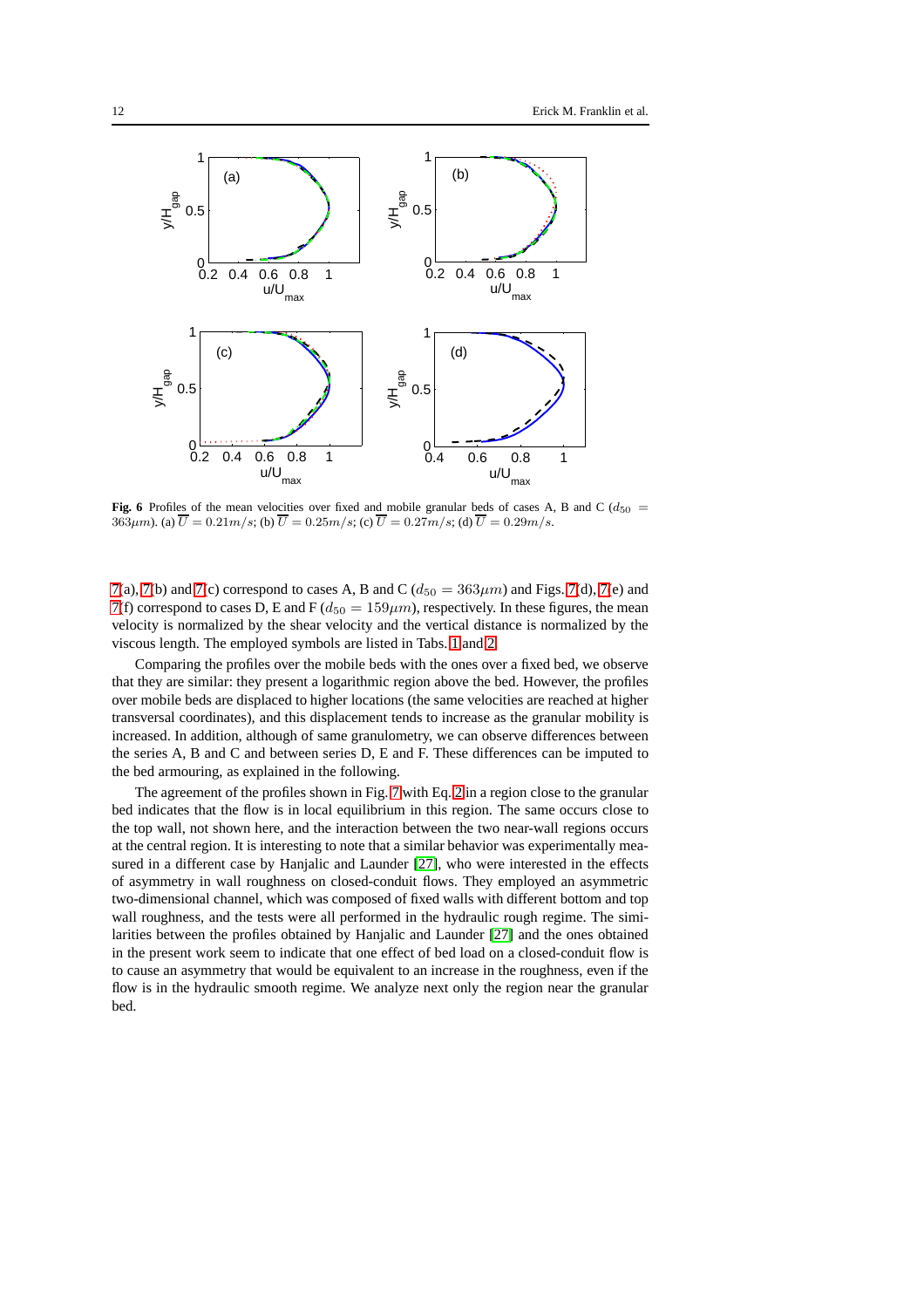

<span id="page-12-1"></span>Fig. 7 Profiles of the mean velocities over fixed and mobile granular beds, normalized by the internal scales. (a), (b), (c), (d), (e) and (f) correspond to series A, B, C, D, E and F, respectively.

| case                                          | Q       | U    | Symbol               | B       | $y_0$ | $u_*$  | $\mathcal{U}_{max}$ | $Re_*$         | $\theta$ |
|-----------------------------------------------|---------|------|----------------------|---------|-------|--------|---------------------|----------------|----------|
| .                                             | $m^3/h$ | m/s  | .                    | .       | .     | m/s    | m/s                 | .              | .        |
| Fix                                           | 5.0     | 0.20 | $\circ$              | 5.3     | d/37  | 0.0117 | 0.22                | $\overline{4}$ | 0.03     |
| Fix                                           | 5.6     | 0.23 | $^{+}$               | 5.7     | d/47  | 0.0126 | 0.25                | 5              | 0.03     |
| Fix                                           | 6.1     | 0.25 | $\ddot{\phantom{0}}$ | 6.0     | d/57  | 0.0134 | 0.28                | 5              | 0.03     |
| Fix                                           | 6.8     | 0.27 | $\times$             | 5.2     | d/47  | 0.0150 | 0.30                | 5              | 0.04     |
| Fix                                           | 7.3     | 0.29 | П                    | 5.2     | d/50  | 0.0161 | 0.33                | 6              | 0.05     |
| mob A                                         | 5.3     | 0.21 | $\circ$              | 4.4     | d/28  | 0.0130 | 0.24                | 5              | 0.03     |
| mob A                                         | 5.8     | 0.23 | $^{+}$               | 5.0     | d/38  | 0.0136 | 0.26                | 5              | 0.03     |
| mob A                                         | 6.1     | 0.25 | $\ddot{\phantom{0}}$ | 4.1     | d/29  | 0.0145 | 0.27                | 5              | 0.04     |
| mob A                                         | 6.8     | 0.27 | $\times$             | 2.9     | d/21  | 0.0171 | 0.30                | 6              | 0.05     |
| mob B                                         | 5.3     | 0.21 | $\circ$              | 3.9     | d/24  | 0.0133 | 0.24                | 5              | 0.03     |
| mob B                                         | 5.9     | 0.24 | $^{+}$               | 3.4     | d/22  | 0.0149 | 0.26                | 5              | 0.04     |
| mob B                                         | 6.3     | 0.25 | ٠                    | 5.3     | d/46  | 0.0145 | 0.29                | 5              | 0.04     |
| mob B                                         | 6.7     | 0.27 | $\times$             | $3.0\,$ | d/21  | 0.0168 | 0.30                | 6              | 0.05     |
| mob B                                         | 7.3     | 0.29 | П                    | $-0.5$  | d/7   | 0.0228 | 0.33                | 8              | 0.10     |
| mob C                                         | 5.4     | 0.21 | $\circ$              | 5.1     | d/37  | 0.0126 | 0.24                | 5              | 0.03     |
| mob C                                         | 5.9     | 0.23 | $^{+}$               | 5.0     | d/38  | 0.0136 | 0.26                | 5              | 0.03     |
| $\overline{\text{mob}}$ $\overline{\text{C}}$ | 6.4     | 0.26 | $\bullet$            | 4.3     | d/32  | 0.0153 | 0.29                | 6              | 0.04     |
| mob C                                         | 6.8     | 0.27 | $\times$             | 3.8     | d/27  | 0.0162 | 0.31                | 6              | 0.05     |

<span id="page-12-0"></span>**Table 1** Computed shear velocity  $u_*$ , roughness length  $y_0$  and constant B, for the  $d_{50} = 363 \mu m$  beds.

For flows over mobile beds, the values of B and  $u_*$  are expected to be different, and to vary with the mobility of the grains. This is confirmed by the displacement of the turbulent boundary layer when bed load is present. However, we note that for some tests the values of B and u<sup>∗</sup> are almost unchanged with respect to the fixed bed case. In some cases, this can be explained by inception conditions for bed load during the test [\[28,](#page-17-27)[18,](#page-17-17)[29,](#page-17-28)[30\]](#page-17-29). For instance, some of the  $d_{50} = 363 \mu m$  tests had  $\theta \le 0.04$ . For the remaining of the tests, the water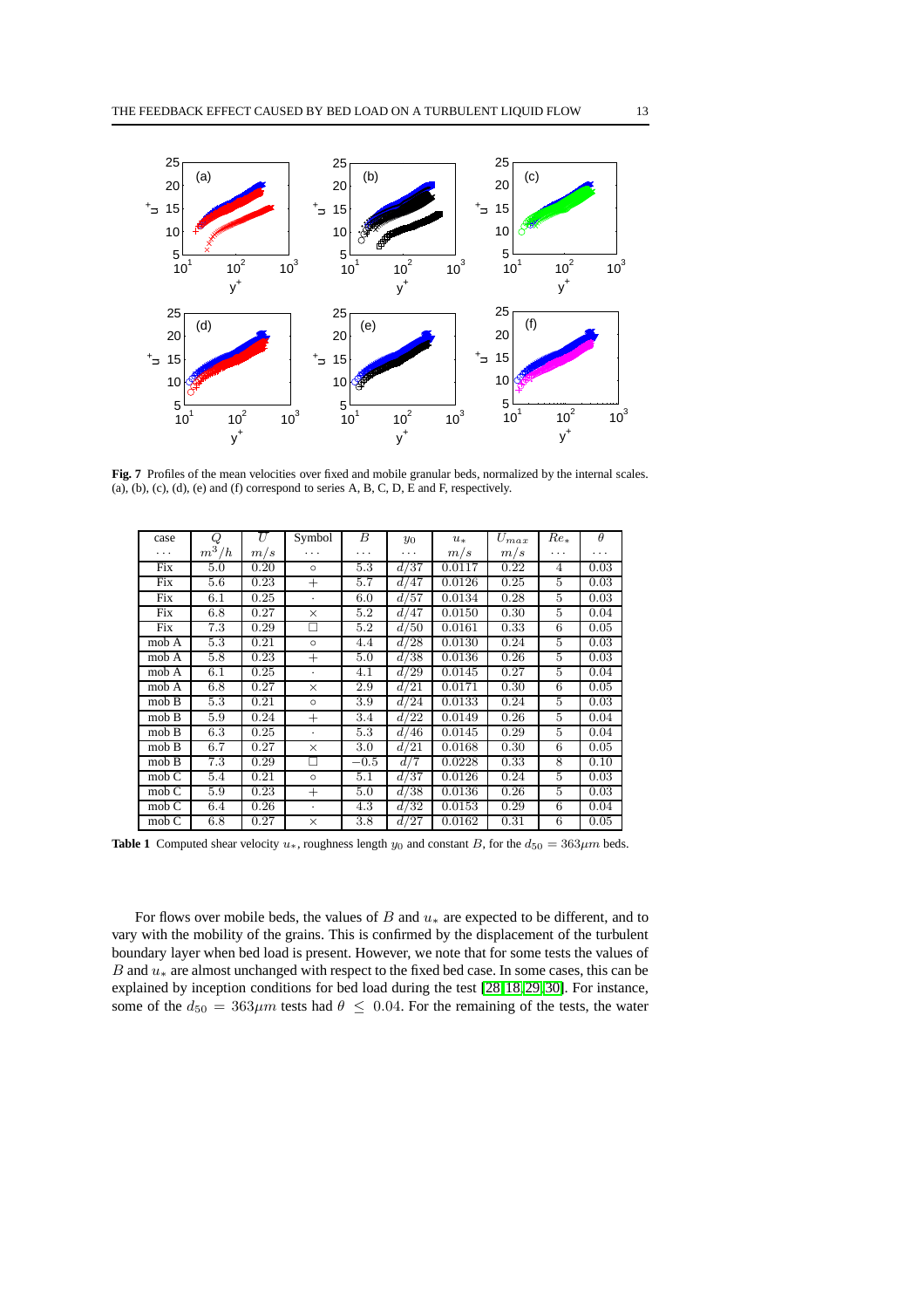| case     | Q       | U    | Symbol   | В   | $y_0$ | $u_*$  | $U_{max}$ | $Re_*$         | $\theta$ |
|----------|---------|------|----------|-----|-------|--------|-----------|----------------|----------|
| $\cdots$ | $m^3/h$ | m/s  | .        | .   | .     | m/s    | m/s       | .              | .        |
| Fix      | 4.9     | 0.19 | $\circ$  | 5.3 | d/16  | 0.0116 | 0.22      | $\overline{2}$ | 0.06     |
| Fix      | 5.4     | 0.22 | $^{+}$   | 5.2 | d/18  | 0.0129 | 0.25      | $\overline{2}$ | 0.07     |
| Fix      | 5.9     | 0.24 | $\cdot$  | 5.8 | d/23  | 0.0135 | 0.27      | $\overline{2}$ | 0.08     |
| Fix      | 6.7     | 0.27 | $\times$ | 5.6 | d/24  | 0.0148 | 0.31      | $\overline{2}$ | 0.09     |
| Fix      | 7.0     | 0.28 | П        | 5.2 | d/22  | 0.0161 | 0.31      | 3              | 0.11     |
| $mob$ D  | 5.2     | 0.20 | $\circ$  | 3.9 | d/10  | 0.0129 | 0.24      | $\overline{2}$ | 0.07     |
| mob D    | 5.8     | 0.23 | $^{+}$   | 3.3 | d/9   | 0.0148 | 0.26      | $\overline{2}$ | 0.09     |
| mob D    | 6.3     | 0.25 |          | 3.5 | d/10  | 0.0156 | 0.28      | $\overline{2}$ | 0.10     |
| mob D    | 6.9     | 0.27 | $\times$ | 4.2 | d/14  | 0.0161 | 0.31      | 3              | 0.11     |
| mob D    | 7.5     | 0.29 | П        | 4.4 | d/17  | 0.0170 | 0.33      | 3              | 0.12     |
| mob E    | 5.3     | 0.21 | $\circ$  | 3.8 | d/10  | 0.0131 | 0.24      | $\overline{2}$ | 0.07     |
| mob E    | 5.8     | 0.23 | $^{+}$   | 3.6 | d/10  | 0.0144 | 0.26      | $\overline{2}$ | 0.09     |
| mob E    | 6.3     | 0.25 | $\cdot$  | 4.4 | d/14  | 0.0148 | 0.28      | $\overline{2}$ | 0.09     |
| mob F    | 5.3     | 0.21 | $\circ$  | 3.4 | d/8   | 0.0134 | 0.24      | $\overline{2}$ | 0.08     |
| mob F    | 5.7     | 0.23 | $^{+}$   | 3.9 | d/11  | 0.0140 | 0.26      | $\overline{2}$ | 0.08     |
| mob F    | 6.3     | 0.25 |          | 3.5 | d/10  | 0.0151 | 0.28      | $\overline{2}$ | 0.10     |

<span id="page-13-0"></span>**Table 2** Computed shear velocity  $u_*$ , roughness length  $y_0$  and constant B, for the  $d_{50} = 159 \mu m$  beds.

flow was increased, or the granulometry changed to  $d_{50} = 159 \mu m$ , and the values of the Shield parameter were higher, so that the reason for only small variations in B and  $u_*$  shall be different. One possible explanation can be the bed armouring.

Figure [8](#page-14-0) presents the variations of the shear velocity  $u_*$  and of the constant B with the Reynolds number Re, for the  $d_{50} = 363 \mu m$  beds. Squares, triangles and crosses correspond, respectively, to the series A, B and C and the circles correspond to the fixed bed case. The continuous lines correspond to the Blasius correlation in Fig. [8\(](#page-14-0)a) and to  $B = 5.5$  in Fig. [8\(](#page-14-0)b). We decided to neglect the values of  $u_*$  and B obtained for  $\overline{U} = 0.29m/s$ , series B, because a discrepancy seems to exist. Experiments with the  $d_{50} = 363 \mu m$  beds show a tendency to increase  $u_*$  and to decrease B with the increase in the cross-section mean velocity of the water. In conditions near the bed-load threshold ( $\overline{U}$  < 0.26m/s  $\Rightarrow$  Re < 21000), the tests present values of  $u_*$  and  $B$  close to the fixed bed case. As the water flow rate is increased, the values go far from the fixed bed case, indicating that within the duration of the tests the density of mobile grains increased with the water mean velocities and that the feedback effect was present.

Figure [9](#page-14-1) presents the variations of the shear velocity  $u_*$  and of the constant B with the Reynolds number Re, for the  $d_{50} = 159 \mu m$  beds. Squares, triangles and crosses correspond, respectively, to the series D, E and F and the circles correspond to the fixed bed case. The continuous lines correspond to the Blasius correlation in Fig. [9\(](#page-14-1)a) and to  $B = 5.5$  in Fig. [9\(](#page-14-1)b). Experiments with the  $d_{50} = 159 \mu m$  beds were performed farther from the bedload threshold ( $\theta > 0.06$ ) and the weakest cross-section mean velocities (that correspond to  $Re < 21000$ ) present values of  $u_*$  and  $B$  different from the fixed bed case. However, their behavior with Re is different from that of the  $d_{50} = 363 \mu m$  beds: the values of  $u_*$ and  $B$  tend to the fixed bed values as the water flow rate is increased. This would mean that the density of mobile grains, and then the feedback effect, decreased with the cross-section mean velocity of the water. This was not expected and an explanation for this can be the bed armouring [\[29\]](#page-17-28). In our tests, each series of experiments was performed by increasing sequentially the water flow rate, and it is probable that by the time the PIV measurements were made for the highest flow rates (highest water velocities), the granular mobility de-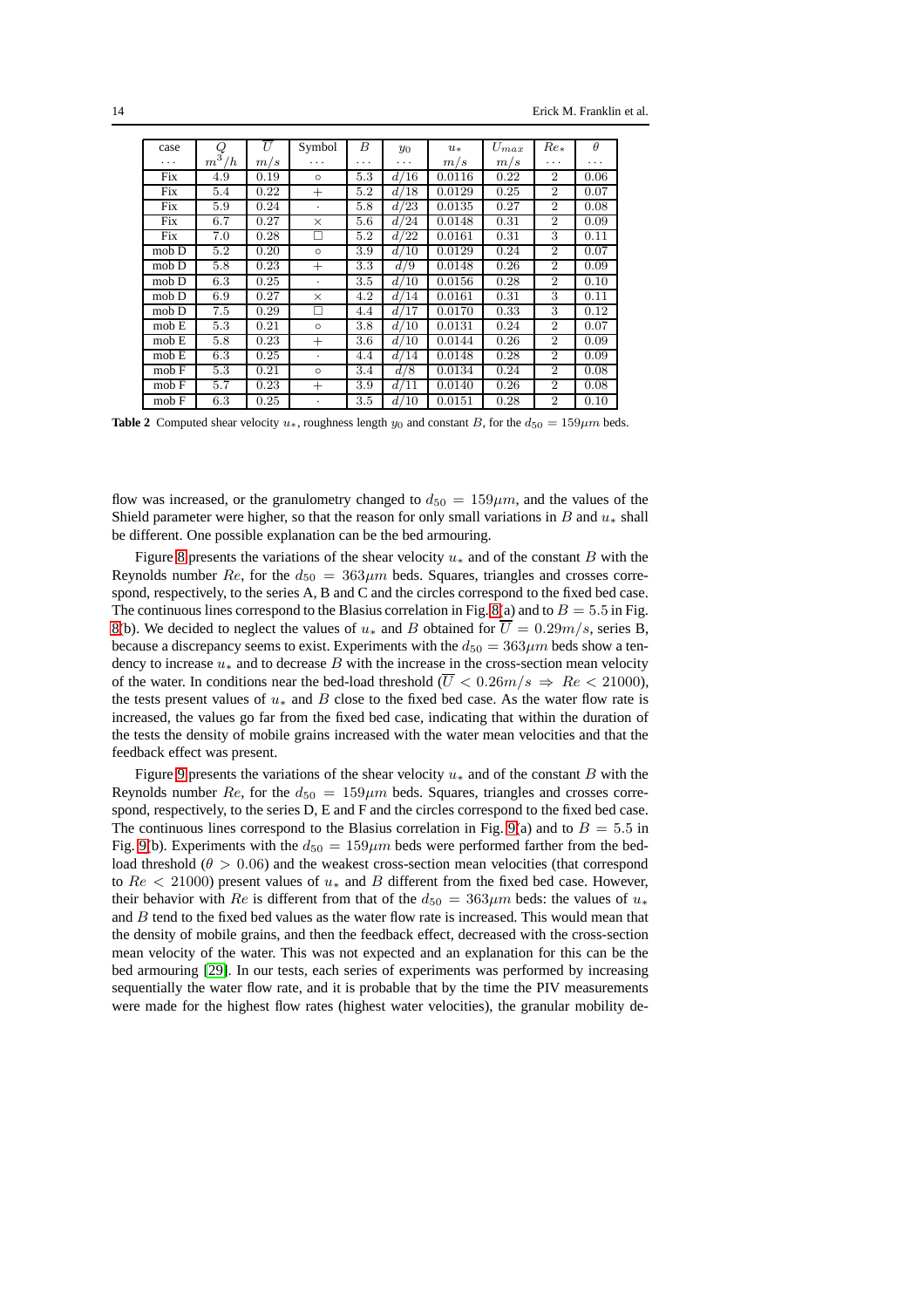

<span id="page-14-0"></span>**Fig. 8** (a)  $u_*$  and (b) B as functions of Re for  $d_{50} = 363 \mu m$ .  $\bigcirc$ ,  $\Box$ ,  $\nabla$  and  $+$  correspond, respectively, to the fixed bed and to the series A, B and C. The continuous lines correspond to the Blasius correlation in (a) and to  $B = 5.5$  in (b).



<span id="page-14-1"></span>**Fig. 9** (a)  $u_*$  and (b) B as functions of Re for  $d_{50} = 159 \mu m$ .  $\bigcap$ ,  $\Box$ ,  $\nabla$  and  $+$  correspond, respectively, to the fixed bed and to the series D, E and F. The continuous lines correspond to the Blasius correlation in (a) and to  $B = 5.5$  in (b).

creased due to armouring effects. The  $d_{50} = 159 \mu m$  bed is more susceptible to armouring because the density of hollows on the surface is greater than on the  $d_{50} = 363 \mu m$  bed, so that the probability of trapping mobile grains is higher. Therefore, bed armouring is suspected for the  $d_{50} = 159 \mu m$  cases within the duration of the tests.

Finally, we note that the variations of  $u_*$  and  $B$  are relatively small, so that their uncertainties must be taken into account. If the uncertainties are estimated as the deviations of  $u_*$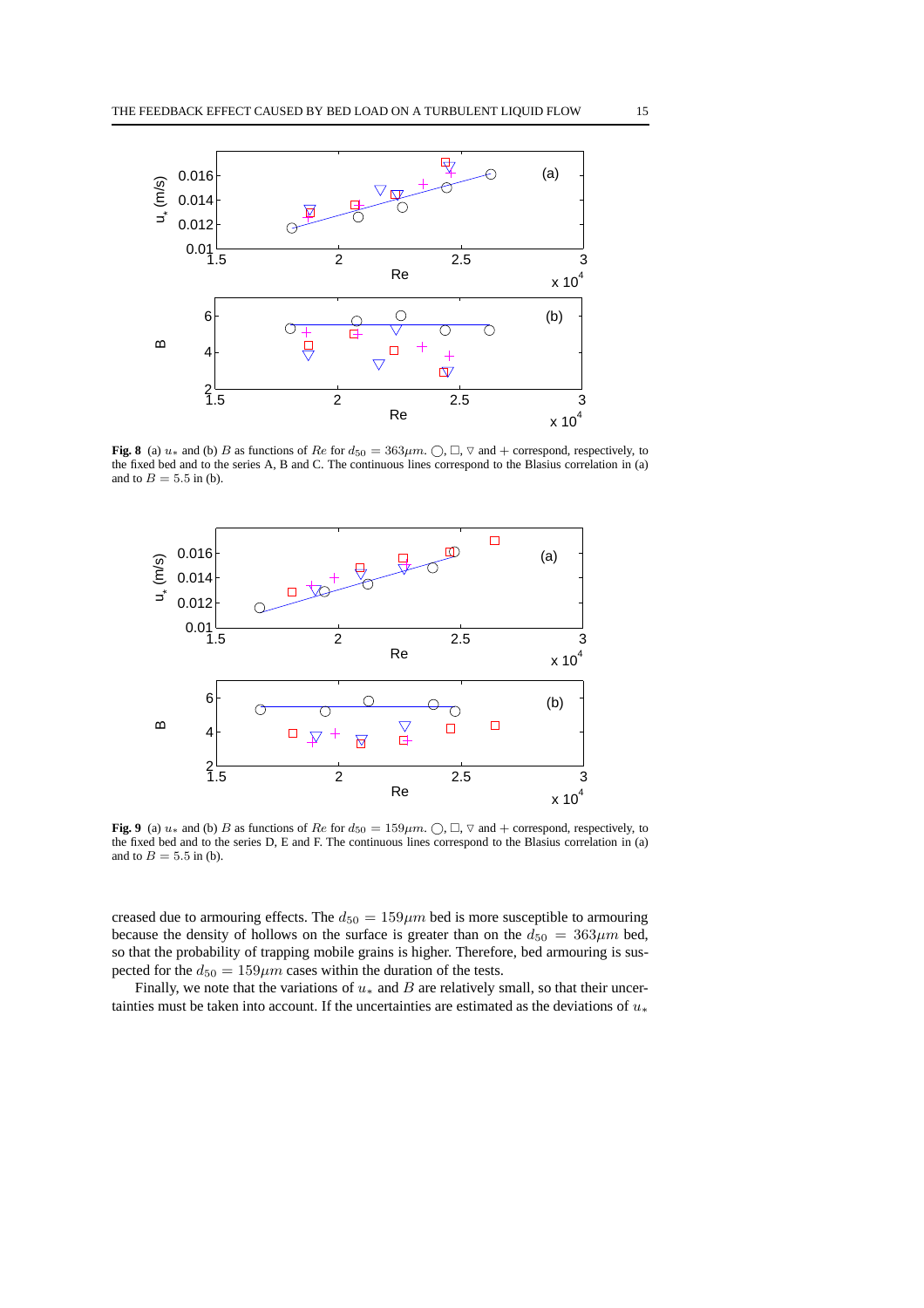from the Blasius correlation and of B from the law of the wall, both for the fixed bed case, then they are of  $\pm 6\%$  and  $\pm 9\%$  ( $\pm 0.5$ ), respectively.

Concerning  $u_*$  for the mobile beds, both the deviations from the fixed bed cases and the variations within each series are higher than the estimated uncertainties. Based on this, we consider that the pointed effects of the granular mobility on  $u_*$  are valid.

Concerning the values of  $B$  for the mobile beds, two remarks can be made. The first one is that the deviations of  $B$  from the fixed bed cases are greater than the estimated uncertainties, so that the values of  $B$  are indeed lower in the mobile cases. The second one is that within each  $d_{50} = 363 \mu m$  series the differences between the maxima and the minima of B are not much greater than the estimated uncertainties. For the  $d_{50} = 159 \mu m$  beds, they are equal. This implies that, although the variations of  $B$  with the fluid velocity corroborate that of u∗, they are close to the estimated uncertainties. In summary, the values of B are lower in the mobile case, but no definite conclusion can be made for the variations of  $B$  with the fluid velocities.

## **5 Discussion**

Bagnold [\[1\]](#page-17-0) showed, in the case of hydraulic rough gas flows, that the influence of bed load on the mean flow can be regarded as the generation of an effective roughness which is greater than the one expected for a fixed granular bed with same granulometry. He proposed that the increase of the effective roughness with the granular mobility is due to the momentum transfer from the fluid to the mobile grains, and from the latter to the fixed part of the bed, where it is dissipated (mainly by shocks, in the case of gases).

In the case of water, the higher specific mass of the fluid corresponds to lower velocity reductions for the same momentum transfer. This means that, given a loose granular bed, the bed-load threshold occurs at lower velocity gradients (and lower cross-section mean velocities), so that it can happen in the hydraulic smooth regime. Although in our experiments the boundary layer was in the hydraulic smooth regime, Fig. [7](#page-12-1) shows a displacement of the normalized profiles that increases with the mobility of the grains, very similar to the aeolian case (hydraulic rough).

For liquid flows in the hydraulic smooth regime, we propose that the feedback mechanism is still similar to the one proposed by Bagnold [\[1\]](#page-17-0): the momentum transfer from the fluid to the mobile grains decelerates the liquid in the region near the bed, displacing the water flow profiles but keeping the same normalized form. This displacement increases with granular mobility (and with the mean water velocities) due to an increase in the momentum transfer from the fluid to the mobile grains, and then to dissipative mechanisms. In the case of liquids, a great part of the initial energy is dissipated by the grains dislodgement, by friction and by the drainage of the interstitial fluid, which generates small scale vortices. The displacement of the velocity profile would be the equivalent of an increase in the effective roughness of a rough regime, although the water flow is in the hydraulic smooth case (cf. Tabs. [1](#page-12-0) and [2\)](#page-13-0). The effect on the water flow of this momentum transfer is a strong slow down in the region close to the granular bed. Well above the granular bed, in the core flow, the water flow is less affected by it (if compared to a flow over a fixed bed of same granulometry). This implies that in this region the mean velocity profiles shall be similar to the ones over a fixed bed.

We propose here that the liquid flow profile over a mobile bed consists of: (a) a lower region  $(y^{+} < 40)$ , close to the granular bed, where the effects of momentum transfer are very strong and slow down the liquid flow; (b) an upper region ( $y^+ > 200$ ), far enough from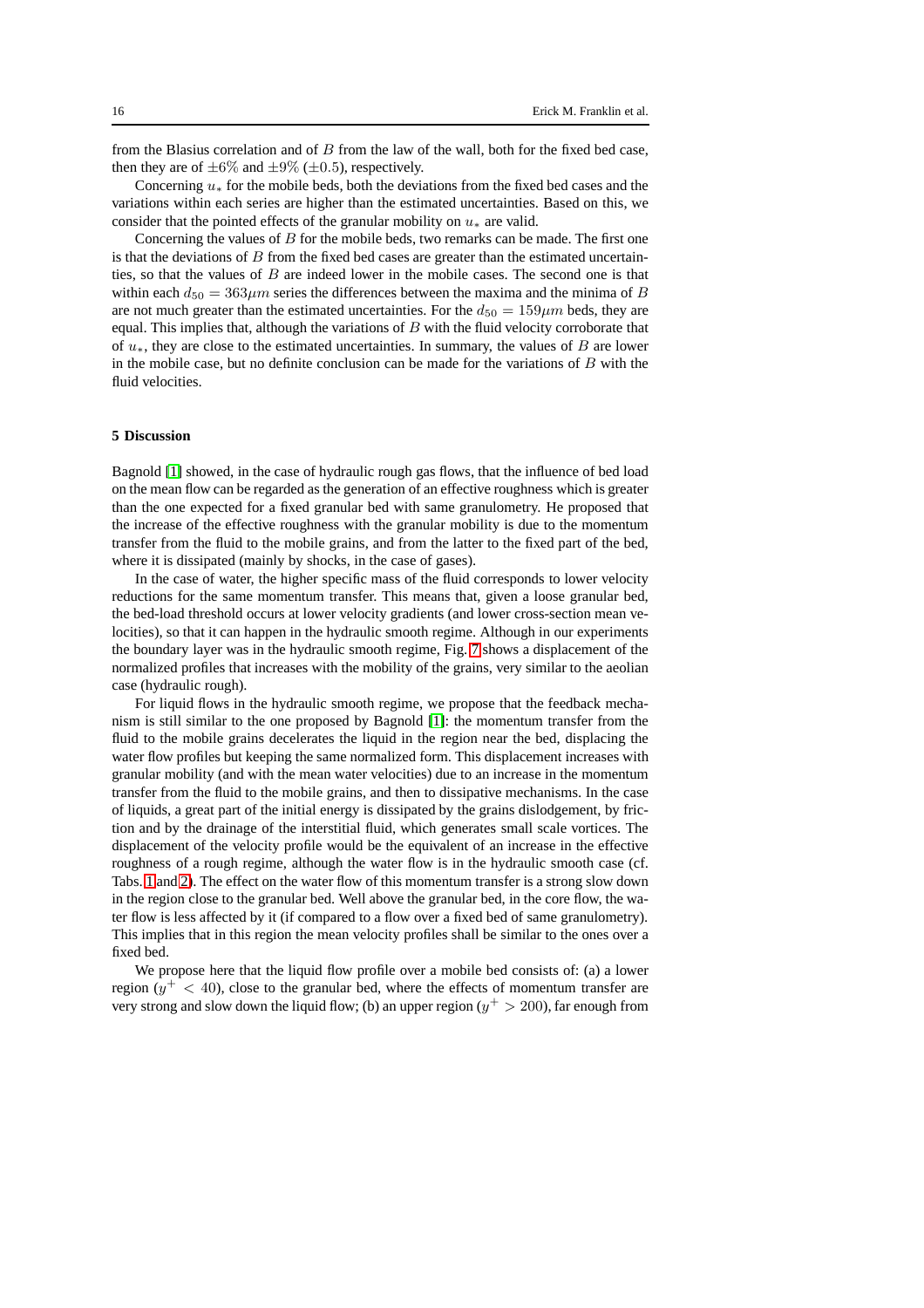the granular bed (in the core flow) so that the mean fluid flow shall have a profile similar to the one over a fixed bed of same granulometry; and (c) a matching region (50  $\lt y^+ \lt 150$ ) which, as in the case of turbulent boundary layers over fixed granular beds, shall have a logarithmic profile. These three regions can be seen in Fig. [7.](#page-12-1)

In the case of closed-conduit flows, the flow in the upper region (core flow) changes slightly, different from open flows: the slow down in the lower region implies, by mass conservation, an acceleration in the upper region and an increase in the asymmetry. If the fluid flow is near the bed-load threshold, the momentum transfer in the lower region is relatively small, so that the deceleration near the bed and the acceleration in the core flow are barely noticed, and the shear velocity is almost the same as in the case of a fixed bed. As the fluid flow rate is increased, the density of mobile grains increases and there is an increase in the momentum transfer near the bed: the slow down near the bed and, consequently, the acceleration in the core flow increase the shear velocity in both walls (lower and upper). Also, the slow down in the lower region displaces the normalized logarithmic layer to higher transversal positions, corresponding to the lower values measured for the B constant over the bed. In this work we analyzed only the effects in the region near the granular bed, so that we didn't report the variations of  $u_*$  on the top wall.

## **6 Conclusion**

This paper was devoted to the feedback effect on a turbulent liquid flow. We presented an experimental study on the perturbation of a turbulent boundary layer of a liquid by a mobile granular bed, in conditions close to incipient motion, in a closed-conduit flow. An experimental loop was built with water as the liquid phase and glass beads as the granular media composing the bed, which was either static or mobile. The velocity field of the water stream was measured by Particle Image Velocimetry in the cases of static and mobile granular beds, and the changes caused by the bed-load transport could be determined.

We successfully measured the perturbation caused on the turbulent stream by the bed load. The good agreement between the measured profiles and the law of the wall in the region close to the granular bed indicates that the flow is in local equilibrium in this region. The same occurs close to the top wall and the interaction between the two near-wall regions occurs at the central region. We analyzed in this paper only the region close to the granular bed.

Our measurements indicate the existence of at least three distinct regions in the mean water flow: one region near the granular bed, where the flow is strongly slowed down due to momentum transfer, called here lower region; a region far from the granular bed, in the core flow, where the perturbation effects are weaker, called here upper region; and an intermediate region, which must match the upper and the lower ones, and then must have a logarithmic profile, called here matching region. It was shown that, although in the hydraulic smooth regime, the bed-load effect on the mean water stream is the vertical displacement of the normalized velocity profiles. This effect would be the equivalent of the roughness length increase in a rough regime.